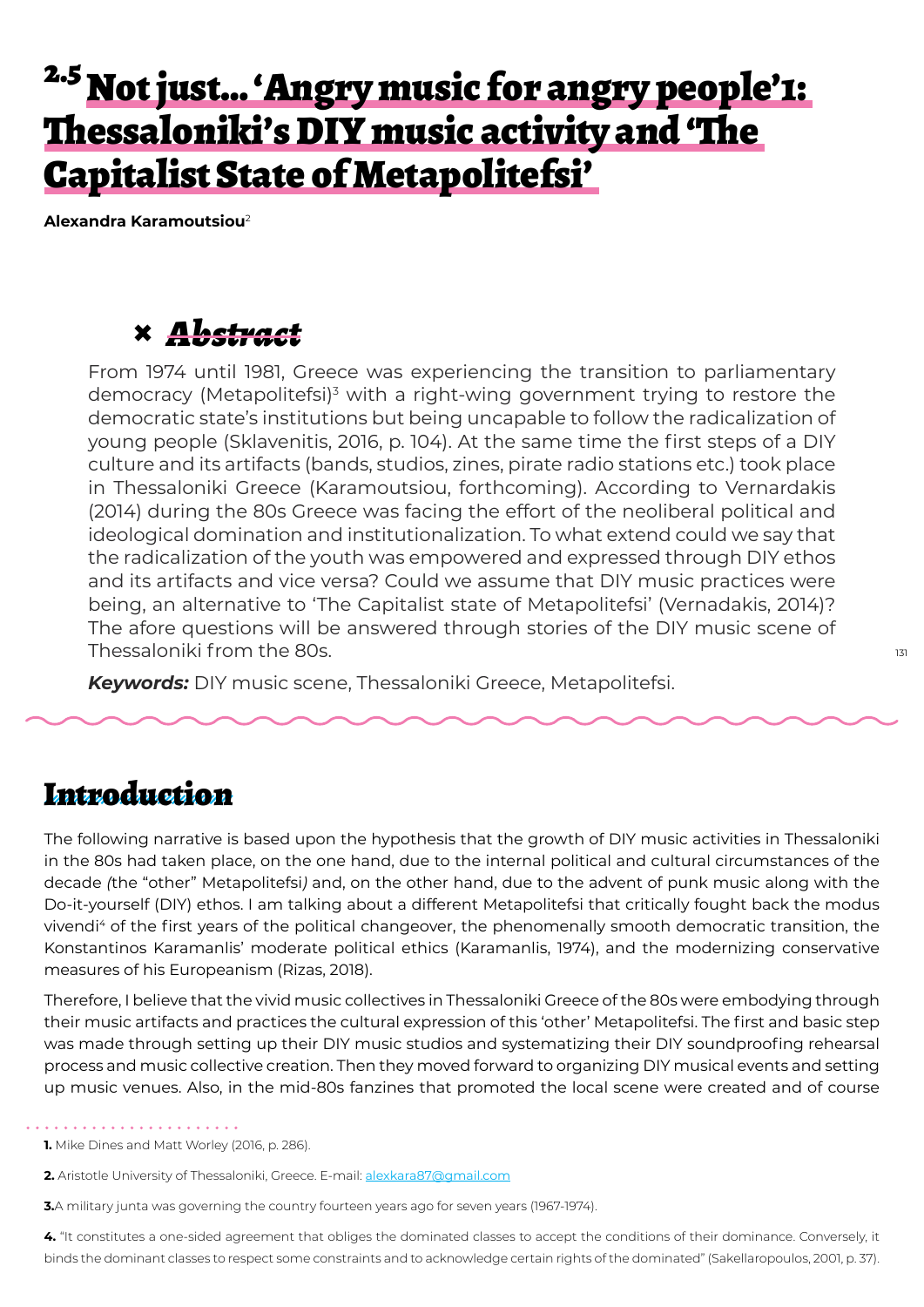dozens of independent labels were born in order the DIY music creation to be circulated. Thessaloniki's music collectives of the 80s managed through DIY and Do it together (DIT) processes and practices to create their own infrastructure organized through the music creation (studios), its performances (venues) and its promotion (fanzines and labels).

In the first part of the following essay there will be a context analysis of the music activities of Thessaloniki. By context I mean the historical environment of this 'other Metapolitefsi' along with the DIY ethos. In the second part we will be guided to the infrastructure of this incredibly creative and vivid DIY music scene.<sup>5</sup>

#### **1.1 The 'other Metapoitefsi'**

132

The movement of university squatting of 1979- 1980, that was the youngster's powerful answer to the government's conservative educational law, gave rise to a "sphere of multiple disputes" whose central quality was autonomy, and to a new political "space" (Sklavenitis, 2016, p. 89) that was "colorful, dynamic and radical" (Karamanolakis & Karpozilos, 2019: 6), like a distinctive and belated domestic "May '68" (Souzas, 2015, p. 72). Through this 'space', new issues emerged relating to the environment, bodily autonomy and sexual orientation, feminism, and resistance to patriarchy, as well as the movement of conscientious objectors (Karamanolakis & Karpozilos, 2019 p. 6). Thus, it could be stated that "politics' meaning was broadened to include all the activities and relationships of daily life" (Souzas, 2015, p. 72). Such activities include the artistic expression of this new political space with music playing a prominent role and particularly the rock idioms. I believe that this 'tradition', created amidst the aforementioned political processes, formed the ideological and political basis of the DIY music activity in the city of Thessaloniki.

The creation of rock music in Greece began and grew significantly at the beginning of the 1980s, while politics and rock music had been linked since 1978 by parts of the youth who wanted to set free from the transition policies and their cultural expression. Later on in the 1980s, this link became even stronger with the advent of punk in Greece in 1979 (Bozinis, 2006, p. 256; Tourkovasilis, 1984, p. 50) and its diffusion among young groups who not only "felt suffocated by the dominant political discourse, the influence of the political parties and the conservatism of the Greek society" (Kymionis, 2014, p. 520) but also were dissatisfied with the state care for their cultural expression through the General Secretariat for Youth  $(GSY).<sup>6</sup>$ 

The political planning of PASOK7 regarding the youth did not only include GSY and funding of cultural events but also practices of political suppression. The operation 'Virtue' <sup>8</sup> was directed to the youth of Athens, specifically in Exarheia, while similar operations were undertaken in Thessaloniki too. Bozinis talks about groups of young rock fans gathering in Achilleio, Thessaloniki that were joined by punks from 1979 onwards. In 1981, when PASOK was elected, the punks made their presence felt by taking part in the first squattings of houses that took place at the time (Bozinis, 2006, p. 259). Since the early 80s, these groups started to hang out mainly at the Tsirogiannis park or at the café NTORE opposite the

- **7.** Acronym derived from the Pan-Hellenic Socialistic Party.
- **8.** Romanized to 'Areti'.

**<sup>5.</sup>** Music scene has been defined in several ways. For example, Straw describes it as a space that, different musical practices interact and coexist in a specific geographical region or in a specific urban setting (1991, 368-388). Shank defines music scene as a productive community that represents itself through music in a specific geographical place (Bealle, 2013). The concept of community was used before 'music scene' and is considered to imply a, not so stable and homogeneous, group of people (Straw,1991, p. 373). Nevertheless, recent critical approaches use the term community, to describe a more romantic and wider construction, in which music is a common practice (Stefanou, 2009, pp. 132-133). In any case if we try to describe the DIY music activities of that time in Thessaloniki through the concepts, we are going to face several problems. In case of using the 'music scene' term we will not be able to include, nor the plurality of music idioms that we meet - because when we are talking about a music scene we usually talk about a specific music idiom (Bennet & Peterson, 2004) -nor the historical background of the phenomenon. Moreover, the DIY music activities in the 80s have not been clearly, in total, as much away from hierarchical relationships of music industry as the concept of music community (Stefanou, 2009, pp. 132-133) implies. During those years we could describe Thessaloniki's music making DIY activities using Shank's scene definition. So, we are talking about a productive DIY music community in Thessaloniki, that represents itself mostly through specific rock idioms such as, punk, post punk, garage punk, new wave, hardcore.

**<sup>6.</sup>** PASOK founded the General Secretariat for Youth in 1983 under the direction of Kostas Laliotis (Sklavenitis,2016, p. 118). Its aim was to promote a policy of anti-conformism and plurality regarding, among others, the cultural artifacts of the youth and the management of free time. This was achieved through funding of institutions, such as the Biennale of Young Artists in Thessaloniki in 1986 and the Rock in Athens Festival in 1985 (Lagos, 2014, p. 517).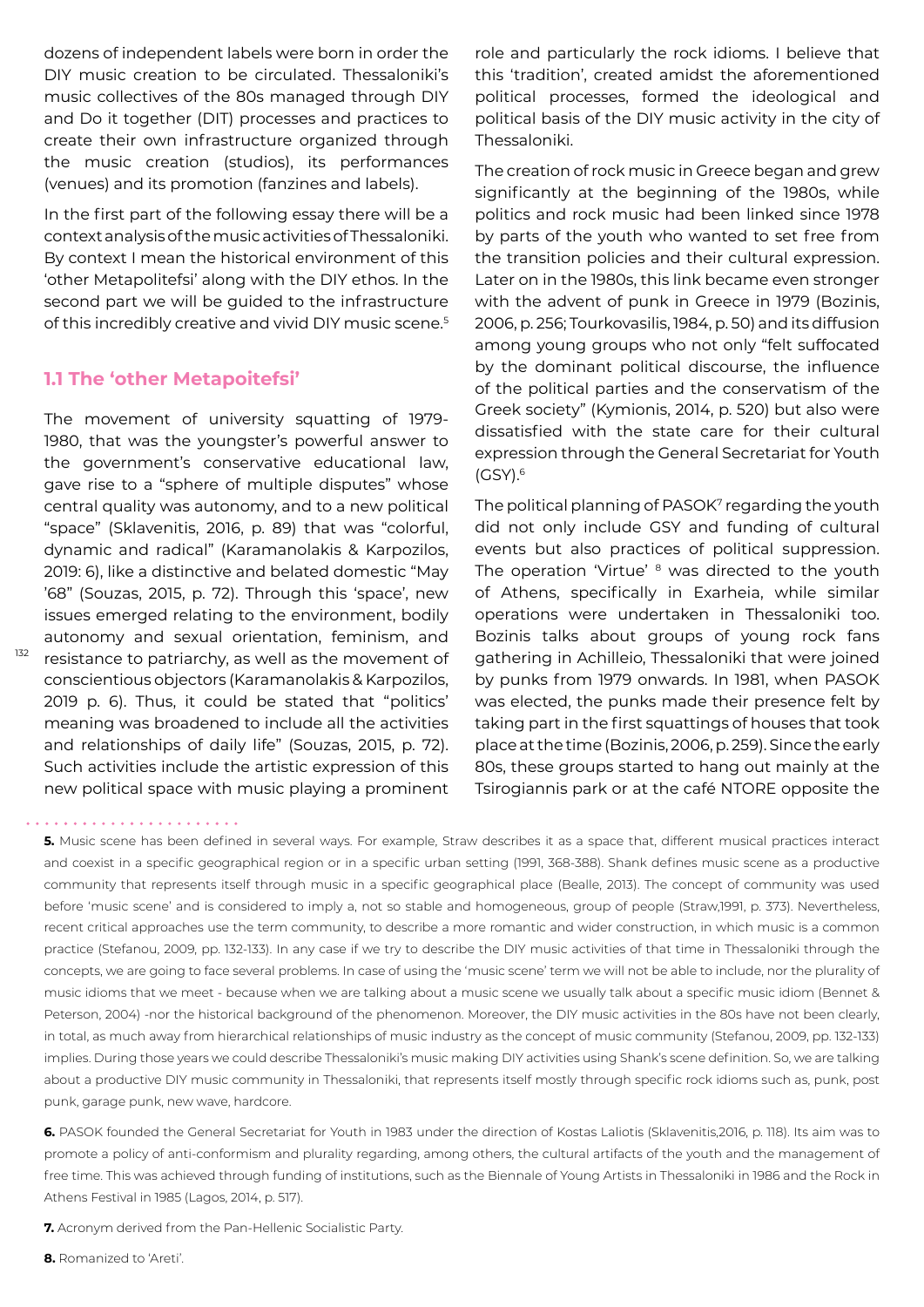White Tower and next to the Officers' Club (historical center of the city), while such gathering places were also found in Ampelokipous and Neapoli (west part of the city) (Souzas, 2015, p. 73). At that period, the first punk and new wave bands were formed in Thessaloniki.

### **1.2 DIY ethos in Thessaloniki**

Thus, the processes that started in the 70s were realized during the 1980s and resulted in the creation of a Greek youth culture. What is of interest here is, on the one hand, Bozinis' (2006, p. 264) observation that "punk music associated rock with politics, therefore, associating the personal with the social, for the first time in our country", and, on the other hand, Kymionis' (2014, p. 520) insightful point that the advent of punk both as a genre and as a culture diffused among "young groups who felt suffocated by the dominant political discourse, the influence of the political parties and the conservatism of the Greek society". To this, I would add that punk in Greece was diffused among other music communities as well, which were empowered and led to a phase of unprecedented and wild original music creation. In this way, music fused to politics and vice versa at the time. In fact, the motto 'Do it yourself' happened to be the most effective reaction to the commercialization of daily life and the alienation in the Greek society that a considerable part of the youth shrewdly saw and criticized. Those people tried to create their own course based on autonomy through their musical expression and by developing their own infrastructure of creation, performance, and promotion.

For this to happen, though, the downfall of experts and big stars was necessary as well as the reinforcement of the conviction that everyone is not only capable of being a creator but also that they should be one (Dunn, 2016, p. 5). Through the DIY ethos, therefore, the creative initiatives and the "amateuris"9 are praised (Spencer, 2005, p. 3) and at the same time the opportunities for empowerment and political resistance of individuals and societies are provided (Dunn, 2016, p. 9). The ability to control the production media reduces censorship and increases freedom which are both necessary for someone to find their voice and to create "a society in which individuals and small groups dare to reclaim the right to develop their own procedures their own networks" (McClary, 2009, p. 158).

However, is the DIY ethos a matter of political ethos or a necessity? For example, according to Moran (2010, pp. 58-65), punks were led to create every aspect of their sub-culture because there was no record label interested in their music. Similarly, it is observed that Greek labels during the 1970s and 1980s showed no interest in rock bands due to the democratic transition (Metapolitefsi) and the dominance of political art Greek music. Even if the impressive and innovative initiatives that occurred in Thessaloniki at that period were a product of necessity, they were nonetheless a reflection of what is described here as the DIY ethos. In conclusion, the 'other Metapolitefsi' and the DIY culture, as portrayed so far, established the framework in which the youth of the 1980s was empowered politically and musically so that they could create an autonomous and self-managed music community in Thessaloniki.

#### **2.1 The DIY music studios in Thessaloniki**

In the early 1980s, young musicians were increasingly attempting the creation of original content trying to find their voice, using cover versions of songs as a preliminary process of band 'bonding' (Stefanos, 2020) and to familiarize with their musical instrument (Melfos & Miggas, 2020). As Firth (1996, p. 55) mentions, in this way imitation serves as the basis for creation. Thus, collective creation requires lots of free time and space and young people realized that and stood up for it as "most bands wanted their own (studio) and time in it" (Tselios, 2020, n/p).

At that period, music groups multiplied and faced serious problems of musical equipment and of housing their creative force. At first, it was a common practice to put up DIY studios and to record in the musicians' houses or in houses of their friends. For example, the band 'Plus and Minus'10 (forerunner of 'Out of Control')11 were rehearsing in the basement of the two-story house of the band's singer *Apostolos Dadatsis* in Neapoli with only basic equipment and without soundproofing (Miggas, 2020). That was the case of the band *Toeoon*, too, who were rehearsing in the basement of Thanasis Pliakis' house who was the guitarist, singer, and lyric writer of the band<sup>12</sup>.

**9.** "In exalting amateurism, they laid the foundation for a populist medium of cultural production in which passion, energy, and having something to say are more important than technical proficiency." (Moore, 2007, p. 446).

**10.** Romanized to 'Sin ke Plin'.

**11.** Romanized to 'Ektos Elenghou'.

**12.** Available at: http://giusurum.blogspot.com/2016/09/toeeon.html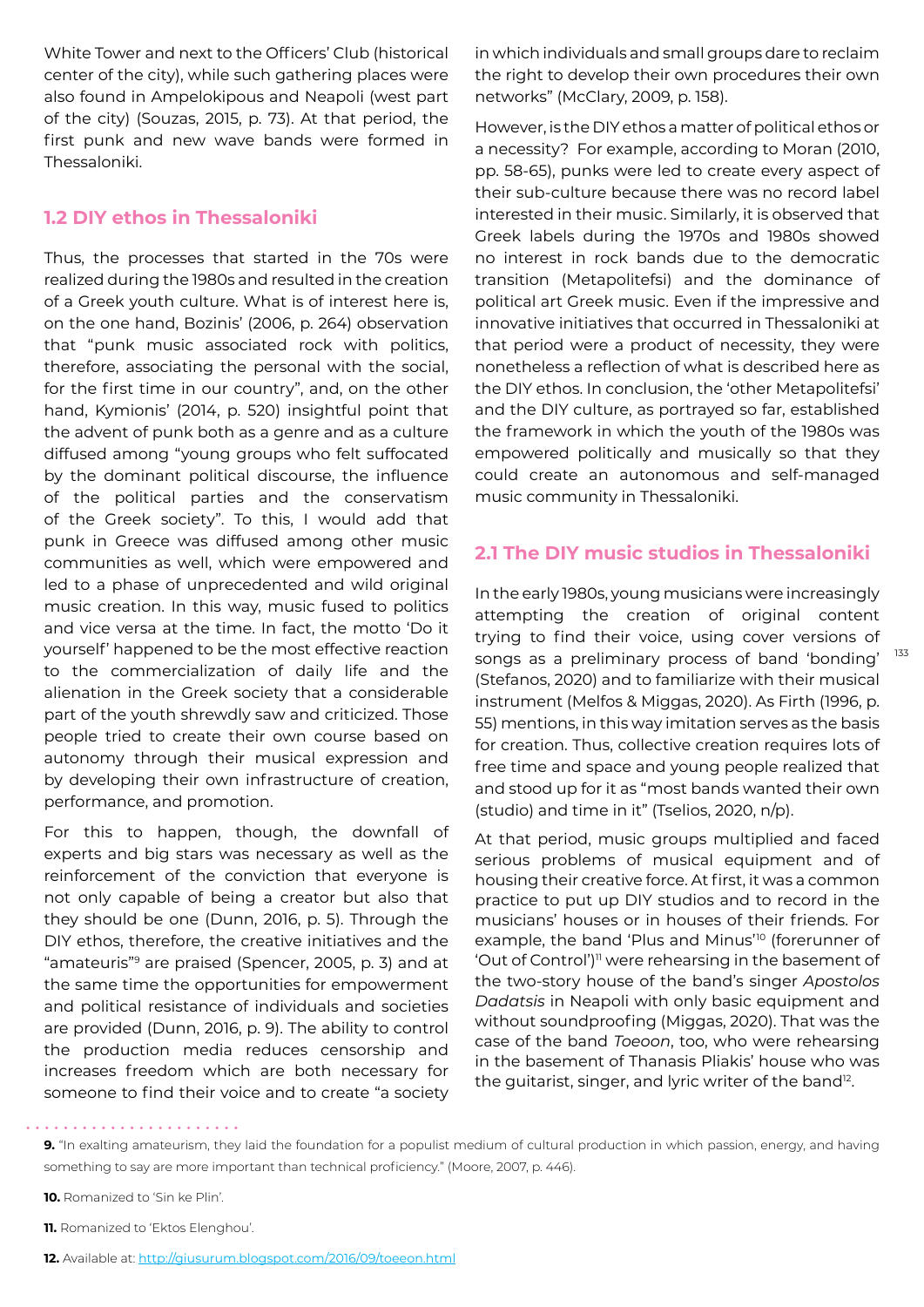However, through such narrations an additional problem arises, that of the neighborhood disturbance due to lack of soundproofing. This led the musicians to search for remote buildings and it might have also caused the setting up of studios to become more systematized. Creating DIY soundproofing with egg cartons, polystyrene foam, and carpeting (Tselios et *al.*, 2020; Vlahou, 2018) and searching for remote places away from densely populated areas seemed to become established practices.

Most groups preferred to have their own place or to share a DIY music studio together with other groups to save money and to share the equipment<sup>13</sup> (Tselios & Miggas, 2020). As mentioned before, the new groups of that period did not only cover their favorite songs, but they also started creating their own music using the form and conventions of the music genres of their interest. This process was usually time-consuming, since its musical product was a result of long improvisations (jamming) until it was finalized and ready for recording (Gioka, 2018; Melfos & Tselios, 2020). Babis Papadopoulos, guitarist of the band *Holes*14, pointedly said: "we did a lot of work, we constantly rehearsed, we played music all the time…" (snippet from the documentary 'A Shout Out to the Way Out', 2017). Such statements then indicate that DIY studios at the time served exclusively as places for rehearsals and not as recording studios. They were places where the process of creation took place, from experimentation and repetition until systematization and finalizing of the result. It should be noted here that the musical activity and practices emerging from these DIY music studios are considered by the present study to be not just a part of the DIY culture of Thessaloniki but a root cause of its development.

### **2.2 DIY concerts and music festivals**

Due to the lack of available and suitable, for a rock performance, concert hall, live performances were taking place frequently at the Aristotle University of Thessaloniki since the early 1980s. The students' freedom was secured by the university asylum at least by common law until 1982 (Kanellopoulos, 2009), while universities and students were thought of as heroic in the collective consciousness of the transition period after the student Polytechnic uprising and the tank invasion of 1973.

All the individuals who narrated their stories referred to the university and the live performances in which they were either audience or participants as musicians or event assistants. A big portion of those musicians were never students at that university. During the 80s and particularly over the last years of the decade, the live performances at the AUTh were a weekly event for most of the music collectivities of the city.

In the first years of the 1980s, musical evenings were often planned at the university, specifically, at the university canteen (Melfos, 2020), at the Architects' auditorium, at the square in front of the Chemistry School and, generally, at the auditoriums of many schools. "(There were) many live events at student parties and I remember live music being played on every floor of the School of Architecture simultaneously" (Koutsaris, 2018, n/p). Thanasis Nikolaidis (member of Yoghurt) recalls one of his first concerts during the carnival celebrations at the School of Architecture where the audience gathered was so big and enthusiastic that many damages were caused: "Just as we started playing, people broke the doors…they even made us play behind the doors... at that time such rock sounds were not common…whoever played rock loudly was…" (Nikolaidis, 2020, n/p).

This narration indicates, among other issues, the lack of appropriate performance venues. In addition, the sound systems were usually of really bad quality and the places were inappropriate due to bad acoustics. However, these factors did not reduce the audiences' and the musicians' enthusiasm: "Inside the canteen… with two amplifiers and a drum set, imagine the chaos, in other words, you couldn't listen to the music, but we liked it a lot" (Melfos, 2020, n/p).

These self-managed performances continued fervently for years and took place at the AUTh campus or at several schools that were occupied, such as the Schools of Physics and Mathematics and the bands included the Grover, Out of Control and Gulag (Gioka, 2018). Through the activities of those years until 1986, a DIY 'tradition' was born in the sense of an evolving and conveyable body of knowledge. In other words, it was like self-education from the musical act and creation to the impeccable planning of a music festival.

134

<sup>13.</sup> In the 3rd issue of the local fanzine Rollin Under there was a classified ad.: "We are searching for a group to share a studio in Thessaloniki. We provide drums and a guitar amplifier 60W. If there is an available space, it would be even better. More information through Lazy Dog 623451" (October 1986, p. 37).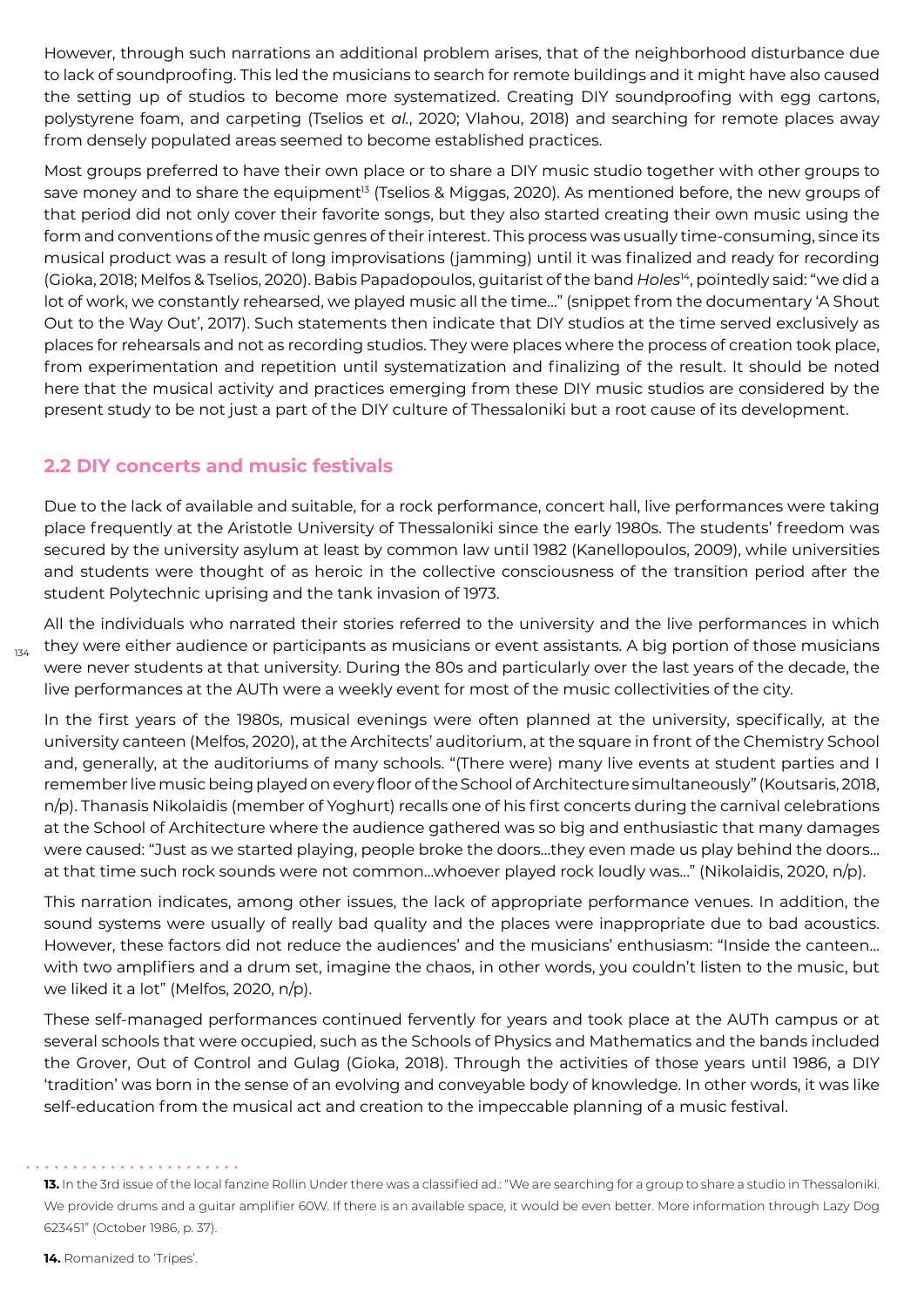# 1984 Neapoli's Festival

In 1984, a three-day festival was organized by the self-managed youth community of Neapolis (west side of the city) at a park of the area. In this festival, Thessaloniki's musical presence was very strong, since bands had significantly increased between 1982 and 1984, though without many opportunities for live performances: "Many musicians played there…whoever was in the city…" (Miggas, 2020, n/p). Indeed, there are several videos that attest the participation of many bands in this festival, like *Out of Control*15, *Mosquitoes*16, *Holes*17, *Berkebe, International Comedy, Yoghurt* and, possibly, *New Rose and Grover*.

Looking into the audiovisual content available on the Internet, one could also recognize the festival's DIY nature and the quality of self-management. The stage was relatively small, covered with tarp and there was a blue ladder left on it. The video quality cannot convey the real sound of the event, but the instruments, the electric quitars, the bass and the drums prevailed over the vocals for the most part. <sup>18</sup>

## 1986 Three-day musical event at Kalogries

Two years later, in June 1986, the self-managed youth community of Neapolis and the groups related to it organized a legendary three-day event at Nuns.<sup>19</sup> "Kalogries was a spot on the west side of the city where a huge live performance took place and people went crazy…it was great" (Gioka, 2018, n/p). In fact, this place is now where Lazaristes Monastery theater is located, in Stavroupolis (Zigkeridis, 2020). Like the previous festival, this one was mentioned by many informants of the research.

In this festival, many of the bands that had played in the previous events appeared as well as new bands that formed through the developments of the years 1984-1986, like Moot Point, Indignant Citizens <sup>20</sup> Special Forces  $21$ , and others. But this event also hosted bands from Athens like White Symphony  $22$  Panx Romana, Anti Troppau Council, Chaos Generation<sup>23</sup> and Litis & Trik. The main rock idioms played were punk, new wave, rock n' roll, while heavy metal was also introduced. This event was significantly bigger and more organized than the previous one.

It is notable that most of the informants of the research had attended these events. This fact proves that these musical events played a significant role in the evolution of the music communities of the time. Such concerts helped bands get to know each other, while they also encouraged some people to take up music. The communication in these networks of people is also attested by the exchange of members between bands.

135

### Late 1980s at AUTh: the perfect embodiment of the DIY and DIT ethos

In 1988, the group HELL ENTERPRISES<sup>24</sup> was formed which organized three live performances at AUTh from

**15.** Romanized to 'Ektos Elenghou'.

**16.** Romanized to 'Konopes.

**17.** Romanized to 'Tripes'.

**18.** In this video, at the end of the song 'Another Solution' Romanized to 'Alli lisi' the singer of Berkebe tells the sound engineer: "Sound master, raise the vocals!" https://www.youtube.com/watch?v=y5HJxhQWXTQ&ab\_channel=Tom67R

**19.** Romanized to 'Kalogries'.

**20.** Romanized to 'Aganaktismenoi Polites'.

21. Romanized to 'Idikes Dinamis'.

- **22.** Romanized to 'Lefki Simfonia'.
- **23.** Romanized to 'Genia tou Haous'.
- **24.** Romanized to 'KOLASI ENTERPRISES'.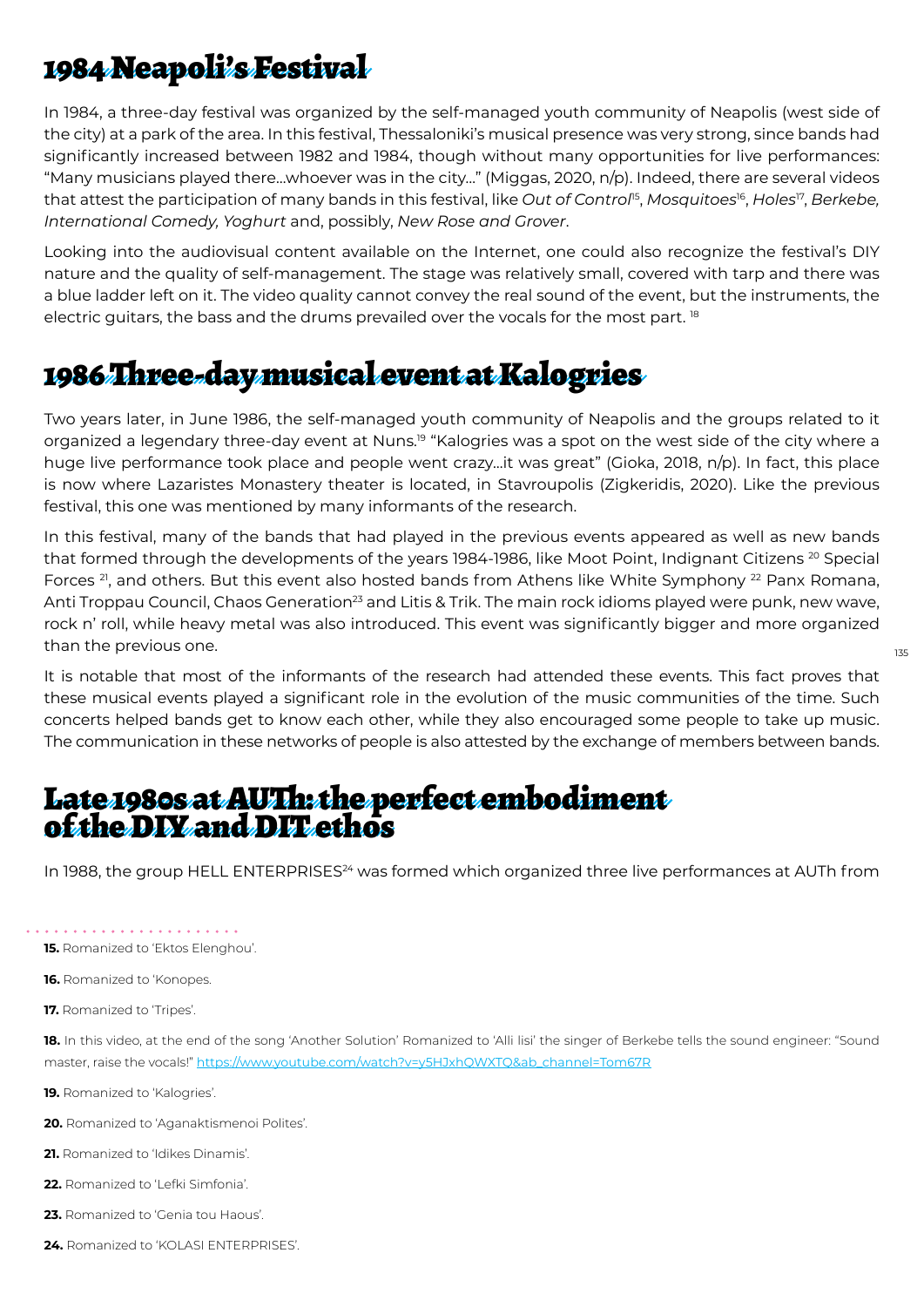January to September of that year. More specifically, the first took place in January 1988 with Disorder<sup>25</sup> and Homo Detritus together with the Thessaloniki-based band Gulag, the second in May as a protest against nuclear weapons and the third in September with the British band Chaos UK. Finding a space was not a problem thanks to the asylum, however, there are many aspects when it comes to event planning, such as finding sound systems. The following year (1989) the group got bigger and changed its name to The… Presents<sup>26</sup>. The collectivity consisted of 24 people, many of which were members of the bands Gulag, Was is and will be, Nausea<sup>27</sup> and Dalailama. With the collective contribution of its members, this newly formed group bought PA systems to bring the problem of sound system to an end.

In the mid-1980s (possibly in 1986), two of the members of the group Nausea<sup>28</sup>, Sonia Vlahou and Vaggelis Haholos, travelled to Milan to attend a punk festival organized by the people of a squatting. Their experiences and the people they met there (such as the group Homo Detritus) had an enormous influence on them. Moreover, after the last event of Hell ENTERPRISES hosting Chaos UK, Nausea went off to a European tour with the British band (Haholos, 1991, p. 47). Similarly, Gulag also went on a tour at the same period. Both tours were organized by DIY European and Balkan networks of the DIY communities of various countries (Germany, Italy, Netherlands, Norway, Yugoslavia) and the performances took place in self-managed spaces (Karamoutsiou 2020, p. 68) and that really inspired the two bands.

These experiences seem to have motivated the musicians to have a vision and to set up a self-managed music space in the occupied Faculty of Philosophy of AUTh. It was named 'haunt'<sup>29</sup> of the Faculty of Philosophy' or simply haunt and it was set up by leftist groups of the Schools of Psychology, History. Therefore, around 1988- 1989 Nausea, Was is and will be, Dalailama and Gulag, which probably acted as a link between political and music collectivities, thought about taking advantage of that free space in the basement and setting up a stage.

Every weekend, different performances took place with bands from Thessaloniki, Athens, Patra or other Greek and foreign cities (Europe and USA), with a very low price: "There was no way we would leave someone out if they had no money to pay" (Vlahou, 2018, n/p). There was a wide variety of music idioms played in these performances, but the main ones were punk, post punk, garage punk, new wave, and hardcore. The existence of 'haunt' was a crucial point in the history of music of Thessaloniki, since its space-time encouraged the development of human networks that advanced the music scene.<sup>30</sup> The people behind 'haunt' achieved to create a space that served as a place of inspiration and empowerment to young musicians, who might have started playing music because of that one night at 'haunt' hosting their favorite band.

### **2.1. Fanzines of Thessaloniki: the 'Rollin Under' case**

An ideal expression of the DIY ethos was the fanzines (Souzas, 2012, pp. 59-71), since they constitute "a cultural form that is transmitted to others on its own terms" (Spencer, 2015, pp. 9-11) without any control or censorship (Dunn, 2016: 162). A fanzine is a small scale self-financed and self-managed publication run by music lovers. The people involved in the publication of a fanzine are not professional writers; profit-making is not their goal, while the magazine's publishing and distribution often comes with personal expenditure and financial loss (Dunn, 2016: 160). Fanzine publishers should not be considered passive group fans but actively involved members of the music communities. They try to find their own voice (Souzas, 2012, pp. 59-71) and at the same time contribute to the community they represent and belong to: "when you are part of a minority and not part of the system, you build your own little world and communicate in your own ways" (Argiriou, 2019, n/p).

**26.** Romanized to 'I Parousiazei'.

**27.** Romanized to 'Naftia'.

**28.** Romanized to 'Naftia'.

**29.** Romanized to 'steki'.

**30.** "Haunt in its first years was an incredible initiative since it was like the basis for many things to happen, for example, there were indeed many DIY live performances there…" (Gioka, 2018).

**<sup>25.</sup>** The influence these performances had on the city's audiences is attested by the narration of the musicians like Giannis Ioannidis: "one of the first events that took place around 1988-1989 there…the notorious Disorder from England had come to play in the foyer of the School of Architecture, so I got informed about it, went down to see and I couldn't believe it…they are here, I still couldn't believe it was not a joke…".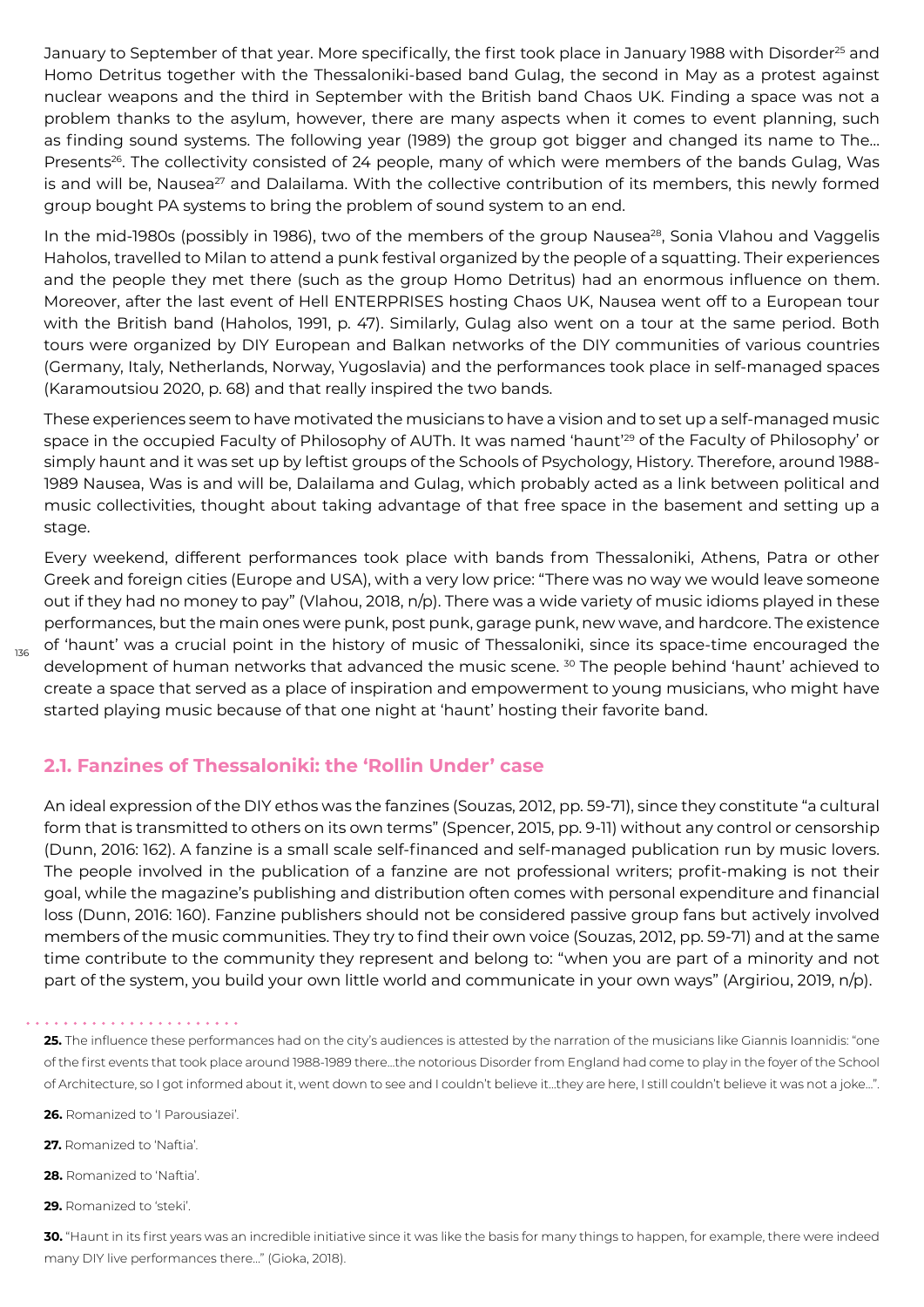One of the first fanzines in Greece was Rollin Under, whose distribution started in the mid-80s in Thessaloniki. It started as a music zine that aimed at promoting the Greek groups of that period and particularly those from Thessaloniki. Its content eventually included groups and artists (correspondence, interviews, album reviews) from all over the country, Europe, America, and Australia that were generally not covered by conventional music media, which is anyway a characteristic of fanzines (Spencer 2009, p. 88). Later, the content included original short stories, comics as well as articles about literature, cinema and other fanzines.

Rollin Under was a product and part of the intense musical expression and life of Thessaloniki, as described in the previous sections, that had not yet been communicated adequately. Babis Argiriou, chief writer and founder of RU, tried to promote the work of local bands that he loved as he knew that: " Producing an album was an elusive dream at that period…because in the transition years (Metapolitefsi) the dominant genre was the political art songs…and I didn't want the work (of these bands) to disappear…there was nothing about Thessaloniki in Maximumrocknroll, for example, and I also sent nothing…" (Argiriou, 2019, n/p).

The first three issues of the fanzine ware in fact the accompanying fact sheets of cassette collections that Babis Argiriou published to capture, promote, and distribute the local music creation. Through the fanzine, readers were transported to various concerts and kept up with musical life of Thessaloniki, Athens, and other cities of Greece. Furthermore, it informed its readers about music events, networks, performance venues and occupied spaces in Europe through the articles of Greek correspondents from abroad and information by musicians.

RU was one of the fanzines that was present for a long time during the 1980s, it was rich in information and distinctly participatory and self-managed. Through its pages, one could discover bands that were once popular, read about new releases by independent labels and be transported to various festivals, performances, and venues. For this reason, it is my belief that RU and fanzines in general constitute source materials that provide valuable information in the attempt to trace the 'messy paths' pursued by people of the DIY scene. Zines are, therefore, historical records that offer a great deal of insight into DIY communities, marginal networks, and individuals (Fife, 2013, p. 13), whose history might otherwise have fallen into oblivion (Anna Elizabeth Moore in Dunn, 2016, p. 162). Through fanzines, members of such communities and music scenes, as the one in Thessaloniki in the 80s, were able to profile themselves and write down their (DIY) history on their own.

### **2.2. Independent labels in Thessaloniki**

More often than not, collaborating with an independent label or even founding one was the only chance for many punk groups of the late 1970s to release and distribute their music (Spencer, 2005, p. 161). Similarly, that was the situation in Greece in the 1980s. "The independent labels that appeared in Greece in the 1980s were the result of two traditions; the first was local and had to do with the successful labels of the previous years, while the second was supra-local and had to do with the punk explosion. Also, there was a feeling that the small could find its place in the world of the big" (Vaios, 2021, n/p).<sup>31</sup> In Thessaloniki, however, the independent releases or even the self-released cassettes are not only punk-related. Besides, the tradition of independent labels existed prior to punk music (Dunn 2016, p. 129). Yet, this tradition was strengthened by punk, since the first independent punk labels showed how easy and simple it was for anyone to record (Laing, 2015, p. 27).

Most bands coming from DIY music studios did not seek to collaborate with a major label at least during the 80s. All the bands coming from DIY studios in Thessaloniki released albums either under independent labels founded by music circles, groups and collectivities or as self-releases.<sup>32</sup> Of course, this process entails problems mostly relating to lack of money and album distribution and promotion ('Pete and Royce' in Milatos, 1981): "The problem we weren't able to deal with as we would like to was that of promotion." (Gulag, 1993, interview at DIY Radio Utopia)<sup>33</sup>.

**<sup>31.</sup>** Extract from his narration in the episode 'Independent record labels in the 1980s' of the television documentary 'Kleinon Asty'. https:// www.ertflix.gr/ellinika-docs/kleinon-asty-oi-anexartites-diskografikes-etaireies-ton-80-s/

**<sup>32.</sup>** The first group to sign a contract with a major label was Tripes in 1987. This indicates that during those years the music community of Thessaloniki was in a transition period; on the one hand, an alternative scene is being developed, and, on the other hand, the music community is strengthened.

**<sup>33.</sup>** Available at: [https://www.youtube.com/watch?v=GWav2Ox-1s0&ab\\_channel=punkrockradio](https://www.youtube.com/watch?v=GWav2Ox-1s0&ab_channel=punkrockradio)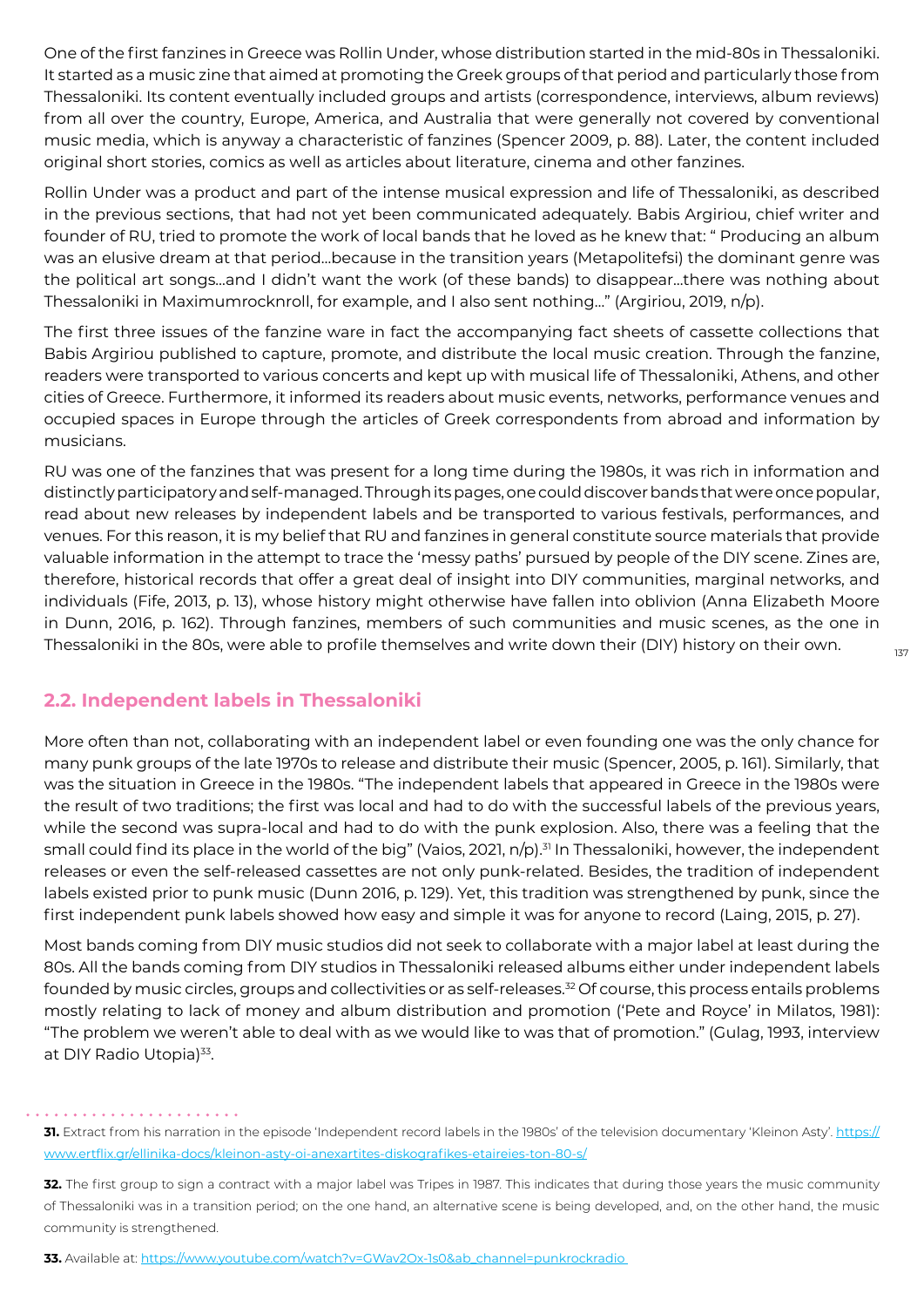The only independent label that operated in Thessaloniki in the early 80s was CVR Records, which was founded by the former instrumentalist of 69, Christos Vatseris (Dimatatis,1998, p. 146), and became the medium of expression for emergent new wave groups. Specifically, in 1983 and 1984, CVR released the albums of Proxies, Rodondo Rocks, The Flood, and the collection Sound and Noises of SKG by four local groups; these works ranged from new wave to synth pop. The label's lifecycle, though, was quite short and it had not included any of the punk bands of the city in their releases; these bands did not seem interested in collaborating with the label either (Koutsaris, 2019) and preferred to self-release cassettes or nothing at all.

For example, in November 1982 Grover recorded their first demo, which they possibly distributed in the city by themselves. Another self-released cassette in Thessaloniki was that of Moot Point titled 'Gonna Blast! Ya Fulla Lead', which was recorded with Babis Argirious' four-channel sound mixer in their DIY studio. In 1987, New Rose recorded their first LP (Rollin Under, May 1987) in Giorgos Pentzikis' studio, which they eventually self-released in the form of cassette, founding at the same time their own label, Rock n' roll Reckordings. In the same year, Moot Point announced their split-up in Rollin Under (Argiriou, 1987, p. 36) and released their new cassette titled Circus. In this case, the band made a conscious political decision to not interfere with the cassettes' circulation not even through an independent label: "We were set in our own ways…we wanted only to release cassettes but not sell them…but this is how they should circulate, to give them only to friends due to a prejudice against mass society and the world of media" (Gioka, 2019, n/p). Similarly, Denial<sup>1</sup>, the first grind core band in Thessaloniki, released their own cassette "To earn my daily bread" in 1988 and one year later the hardcore band *Naftia* released theirs, titled 'Sweet Secret Of Life'.

However, there was one label that supported the punk bands of the city, that of Babis Argiriou called Lazy Dog, whose inception was occasioned by the release of Gulag's album, Emergency Entrance 0 (degrees Celsius), in 1987. In fact, Lazy Dog was the result of collaboration and partnership; a Do it together (DIT) endeavor by musicians who wanted to release an album together with a highly skilled music lover who believed in that music. This is exactly what Spencer (2005, p. 164) describes: "Small record labels were set up by music lovers who wanted to help promote music by bands that would not be heard otherwise".

In 1984, ANO KATO Records by Giorgos Tsakalidis started operating, which was possibly the most active independent label in Thessaloniki (Argiriou, 1986, p. 3). The label's first release was that of the blues band Blues Gang (forerunners of Blues Wire) titled Dig it!. Nikos Papazoglou was the sound engineer, so it can be assumed that the recording took place at his studio, Agricultural <sup>2</sup> There was ongoing collaboration between Ilias Zaikos, guitarist of the band, and Giorgos Tsakalidis throughout the decade either on the band's later releases in 1985 or on the work of Tsakalidis' band called 'Amateur lovers'<sup>3</sup> . In the same year, Tripes released their homonymous first album under ANO KATO, following the recipe for success, namely the recording in Nikos Papazoglou's studio with him being the sound engineer.

Lastly, Smash Records from Thessaloniki released the work of the Athenian band Yell-O-Yell 'XII (Thirteen)' in 1986, which was their fourth release and their last in the 1980s. The same label had released the albums of two of Thessaloniki's bands, Stained Veil and Fear Condition, earlier that year. Those albums were recorded in Giorgos Pentzikis' studio. However, during the 80s, this label did not release any other music but instead became involved in event and concert planning (Argiriou, 1987).

# Conclusion: Not just angry music for angry people' but...

According to Christoforos Vernardakis during the 1980s Greece was facing the first period of its capitalist modernization with the neoliberal political and ideological domination. The second face of modernization was to happen in the 1990s with the institutionalization of these neoliberal policies. In order the state to institutionalize neoliberal politics, it withdrew gradually and became the guarantor of instant production of capital. In this context this era is marked by what is called as 'modernization politics' that were sealed in a global level by Gulf war (2014). The 1980s generation one the one hand was tired of the ideological and historical burden of Metapolitefsi (the transition period) while at the same time had foreseen state's capitalization. As Sonia (2018), member of *Nausea*, had told me: "It was the first period of the intensification,

- . . . . . . .
- **1.** Romanized to 'Arnisi'.

138

- **2.** Romanized to 'Agrotikon'.
- **3.** Romanized to 'Erasitehnes Erastes'.